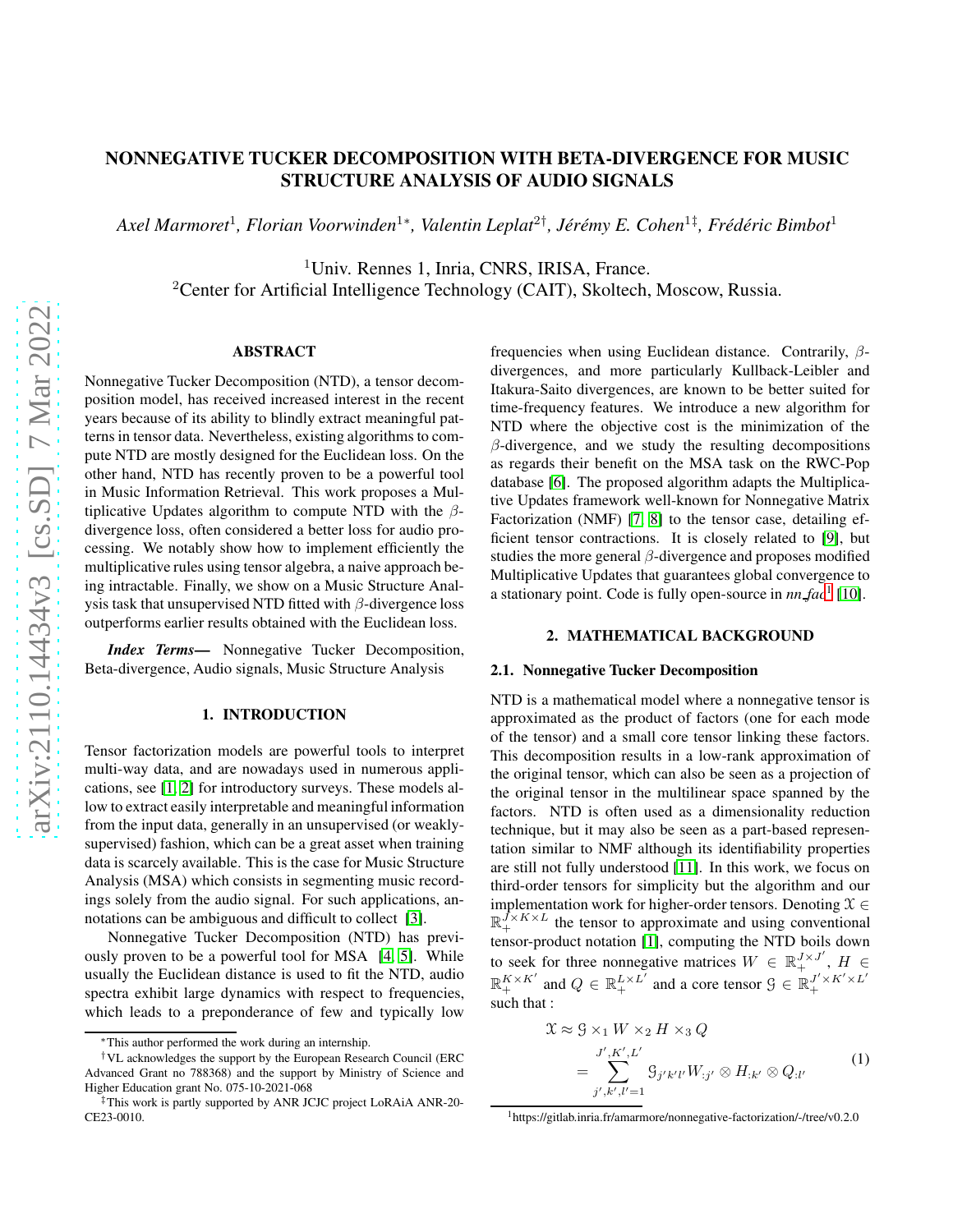This decomposition is also presented in Figure [1.](#page-1-0)



<span id="page-1-0"></span>Fig. 1. Nonnegative Tucker Decomposition of tensor  $X$  in factor matrices  $W, H, Q$ , and core tensor  $\mathcal{G}$ .

NTD is generally performed by minimizing some distance or divergence function between the original tensor and the approximation. Many algorithms found in the literature [\[4,](#page-4-3) [11,](#page-4-10) [12,](#page-4-11) [13\]](#page-4-12) are based on the minimization of the squared Euclidean distance, which is the element-wise squared difference between tensors coefficients. In this work, we instead consider the  $\beta$ -divergence, detailed hereafter.

## 2.2. The  $\beta$ -divergence loss function

In this work, we will focus on the  $\beta$ -divergence function in-troduced in [\[14\]](#page-4-13). Given two nonnegative scalars  $x$  and  $y$ , the β-divergence between x and y denoted  $d<sub>β</sub>(x|y)$  is defined as follows:

$$
d_{\beta}(x|y) = \begin{cases} \frac{x}{y} - \log(\frac{x}{y}) - 1 & \beta = 0\\ x \log(\frac{x}{y}) + (y - x) & \beta = 1\\ \frac{x^{\beta} + (\beta - 1)y^{\beta} - \beta xy^{\beta - 1}}{\beta(\beta - 1)} & \beta \in \mathbb{R} \setminus \{0, 1\} \end{cases}
$$
 (2)

This divergence generalizes the Euclidean distance ( $\beta = 2$ ), and the Kullback-Leibler (KL) ( $\beta = 1$ ) and Itakura-Saito (IS) ( $\beta = 0$ ) divergences. The  $\beta$ -divergence  $d_{\beta}(x|y)$  is homogeneous of degree  $\beta$ , that is for any  $\lambda \in \mathbb{R}$ , we have  $d_{\beta}(\lambda x | \lambda y) = \lambda^{\beta} d_{\beta}(x | y)$ . It implies that factorizations obtained with  $\beta > 0$  (such as the Euclidean distance or the KL divergence) will rely more heavily on the largest data values and less precision is to be expected in the estimation of the low-power components. The IS divergence ( $\beta = 0$ ) is scaleinvariant and is the only one in the  $\beta$ -divergences family to possess this property. It implies that entries of low power are as important in the divergence computation as the areas of high power. This property is interesting when processing audio signals as low-power frequency bands can contribute as much as high-power frequency bands to their characterization. Both KL and IS divergences are notoriously known to be better suited to audio source separation than the Euclidean distance [\[7,](#page-4-6) [15,](#page-4-14) [16\]](#page-4-15).

Hence, this work focuses on how to compute a candidate solution to approximate NTD with  $\beta$ -divergence as a loss function:

$$
\underset{W \ge 0, H \ge 0, Q \ge 0, S \ge 0}{\text{arg min}} D_{\beta}(\mathfrak{X} | \mathfrak{X} \times_1 W \times_2 H \times_3 Q) \tag{3}
$$

with  $D_\beta$  the elementwise  $\beta$ -divergence between two tensors.

## 3. A MULTIPLICATIVE UPDATES ALGORITHM

#### 3.1. Multiplicative updates for NTD

The cost function is non-convex with respect to all factors, and computing a global solution to NTD is NP-Hard since NTD is a generalization of NMF [\[17\]](#page-4-16). However, each subproblem obtained when fixing all but one mode is convex as long as  $\beta \in [1, 2]$ . Hence, block-coordinate algorithms, that update one factor at a time while fixing all the other factors, are standard to solve both NMF and NTD [\[8,](#page-4-7) [9,](#page-4-8) [12,](#page-4-11) [16\]](#page-4-15).

In particular, the seminal paper by Lee and Seung [\[8\]](#page-4-7) proposed an alternating algorithm for NMF with  $\beta$ -divergence, later revisited by Fevotte *et. al.* [\[16\]](#page-4-15), which we shall extend to NTD. Indeed, the NTD model can be rewritten using tensor matricization, *e.g.* along the first mode:

<span id="page-1-1"></span>
$$
\mathcal{X} = \mathcal{G} \times_1 W \times_2 H \times_3 Q
$$
  
\n
$$
\Leftrightarrow \mathcal{X}_{(1)} = W\mathcal{G}_{(1)} \left(H \boxtimes Q\right)^{\mathsf{T}}
$$
\n(4)

where  $\mathfrak{X}_{(i)}$  is the matricization of the tensor  $\mathfrak X$  along mode i [\[18\]](#page-4-17) and  $\boxtimes$  denotes the Kronecker product. The matricization are analogous for factors  $H$  and  $Q$ . One can inter-pret equation [\(4\)](#page-1-1) as a NMF of  $\mathfrak{X}_{(i)}$  with respect to W and  $\mathcal{G}_{(1)}(H \boxtimes Q)$ . This means that the update rules from the Multiplicative Updates (MU) algorithm in [\[16\]](#page-4-15) can be used to compute the update of each factor in NTD, within the same majorization-minimization framework.

For the core factor, one can use the vectorization property

$$
\text{vec}(\mathfrak{X}) = (W \boxtimes H \boxtimes Q)\text{vec}(\mathfrak{G}), \qquad (5)
$$

and we can make use of the MU rules as well.

The MU rule in approximate NMF  $M \approx UV^{\dagger}$  may be defined as

<span id="page-1-2"></span>
$$
U \leftarrow \max\left(U \cdot \left(\frac{\left[(UV)^{\cdot \beta - 2} \cdot M\right] V^{\mathsf{T}}}{(UV)^{\cdot \beta - 1} V^{\mathsf{T}}}\right)^{\cdot \gamma(\beta)}, \epsilon\right) \tag{6}
$$

with  $\epsilon > 0$  a small constant and  $\gamma(\beta)$  a function equal to  $\frac{1}{2-\beta}$ if  $\beta$  < 1, 1 if  $1 \leq \beta \leq 2$ , and  $\frac{1}{\beta-1}$  if  $2 < \beta$  [\[16\]](#page-4-15). The element-wise maximum between the matrix update, *i.e.* the closed form expression of the minimizer of the majorization built at the current iterate, and  $\epsilon$  in [\(6\)](#page-1-2) aims at avoiding zero entries in factors, which may cause division by zero, and establishing convergence guarantee to stationary points within the BSUM framework [19] by considering a modified optimization problem where the factors are elementwise greater than  $\epsilon$  instead of zero. Hence the proposed updates do not increase the cost at each iteration and for any initial factors, every limit point is a stationary point [20, Theorem 8.9].

# 3.2. Low-complexities updates

Following the previous discussion, a naive approach to implement MU for NTD, *e.g.* for the first mode factor W, would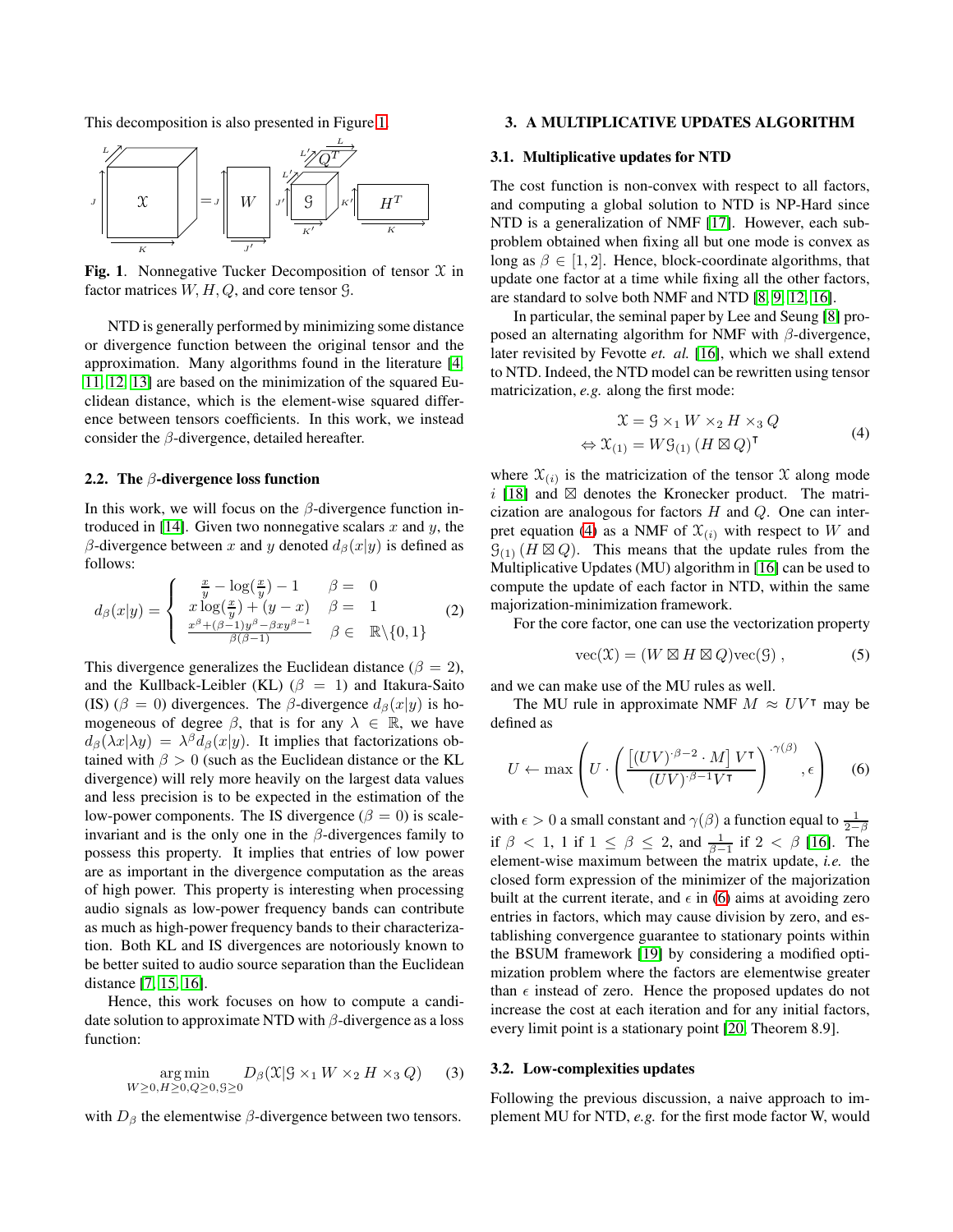be 1) Define  $U := W$ ,  $V := \mathcal{G}_{(i)} (H \boxtimes Q)^{\mathsf{T}}$ ,  $M := \mathcal{X}_{(i)}$ 2) Update  $W$  according to [\(6\)](#page-1-2). However, forming matrix  $V$ explicitly using a Kronecker product is bound to be extremely inefficient both in terms of memory allocation and computation time. Let us show how to use classical tensor product identities to make the MU tractable for NTD.

For the MU rule of factor matrices  $W, H, Q$ , we still propose to compute matrix  $V$  using the identity :

$$
\mathcal{G}_{(1)} (H \boxtimes Q)^{\mathsf{T}} = (\mathcal{G} \times_2 H \times_3 Q)_{(1)} \tag{7}
$$

which brings down the complexity of forming  $V$  from<sup>[2](#page-2-0)</sup>  $\mathcal{O}(KLJ'K'L')$  if done naively to  $\mathcal{O}(KJ'K'L' + LJ'KL')$ and drastically reduces memory requirements.

The core  $G$  update follows the same idea. Formally, setting  $U := W \boxtimes H \boxtimes Q$ ,  $v := \text{vec}(\mathcal{G})$ ,  $m := \text{vec}(\mathcal{X})$ , the MU is written as:

$$
v \leftarrow \max\left(v \cdot \left(\frac{U^{\mathsf{T}}\left[(Uv)^{\cdot \beta - 2} \cdot m\right]}{U^{\mathsf{T}}(Uv)^{\cdot \beta - 1}}\right)^{\cdot \gamma(\beta)}, \epsilon\right) \quad (8)
$$

For the core update, contrarily to factor updates, in most practical cases we cannot compute and store the matrix  $U$  explicitly because it is  $J'K'L'$  times larger than the data itself. Instead, all products Ut for any vector  $t := \text{vec}(\mathfrak{I})$  are computed using the identity

$$
(W \boxtimes H \boxtimes Q) t = \text{vec}(\mathfrak{I} \times_1 W \times_2 H \times_3 Q).
$$
 (9)

Products  $U^{\dagger}t$  are computed similarly since the transposition is distributive with respect to the Kronecker product.

Algorithm [1](#page-2-1) shows one loop of the iterative algorithm and summarizes the proposed MU rules. The overall complexity of such an iteration is dependant on the multiway product effective complexity, but is no worse than  $\mathcal{O}(JKLJ')$  if  $J, K, L > J' > K', L'.$ 

<span id="page-2-1"></span>Algorithm 1: A loop of 
$$
\beta
$$
-NTD( $\mathcal{X}$ ,dimensions, $\beta$ )  
\n
$$
V = (S \times_2 H \times_3 Q)_{(1)}
$$
\n
$$
W \leftarrow \max \left( W \cdot \left( \frac{[(WV)^{\cdot \beta - 2} \cdot T_{(1)}]V^{\mathsf{T}}}{(WV)^{\cdot \beta - 1}V^{\mathsf{T}}} \right)^{-\gamma(\beta)}, \epsilon \right)
$$
\nPerform analogous updates for  $H$  and  $Q$   
\n
$$
\mathcal{N} = (S \times_1 W \times_2 H \times_3 Q)^{\cdot \beta - 2} \cdot \mathcal{T}
$$
\n
$$
\mathcal{D} = (S \times_1 W \times_2 H \times_3 Q)^{\cdot \beta - 1}
$$
\n
$$
S \leftarrow \max \left( S \cdot \left( \frac{N \times_1 W^{\mathsf{T}} \times_2 H^{\mathsf{T}} \times_3 Q^{\mathsf{T}}}{D \times_1 W^{\mathsf{T}} \times_2 H^{\mathsf{T}} \times_3 Q^{\mathsf{T}}}\right)^{-\gamma(\beta)}, \epsilon \right)
$$
\nreturn  $S, W, H, Q$ 

As a side note, there could be other ways to perform the updates in Algorithm [1.](#page-2-1) For instance, we could avoid forming  $V$  and only contract it. Since  $V$  is however used several times, it appeared faster in theory to explicitly compute it. Furthermore, our actual implementation features special update rules

for  $\beta = 1$  and  $\beta = 2$  which make use of the simplifications induced by these particular values. For  $\beta = 2$ , *i.e.* Euclidean loss, it is known however that other algorithms such as Hierachical Alternating Least Squares [\[12\]](#page-4-11) outperform MU, which is also implemented in *nn fac* [\[10\]](#page-4-9).

### 4. EXPERIMENTAL FRAMEWORK

## 4.1. NTD for music processing

NTD has already been introduced to process audio signals, and to provide a barwise pattern representation of a music [\[4,](#page-4-3) [5\]](#page-4-4). This barwise representation can in turn be used as a salient representation to study the structure of music pieces.

NTD is performed on a 3rd-order tensor, called tensorspectrogram, which is the result of splitting a spectrogram on bar frontiers and concatenating the subsequent barwise spectrograms on a 3rd-mode. Hence, a tensorspectrogram is composed of a frequential mode and two time-related modes: an inner-bar (low-level) time, and a bar (high-level) time.



Fig. 2. Tensorspectrogram

Bars are estimated using the *madmom* toolbox [\[21\]](#page-4-18). Each bar contains 96 frames, which are selected as equally spaced on a oversampled spectrogram (hop length of 32 samples), in order to account for bar length discrepancies [\[4\]](#page-4-3).

In our previous work [\[4\]](#page-4-3), we computed the NTD on chromagrams of the songs. A chromagram reduces the frequential aspect of music to the 12 western semi-tones scale (C, C#, ..., B). Nonetheless, it discards many details present in the music content. This work extends our previous study of NTD for music segmentation to Mel-spectrograms using  $\beta$ -divergence as a loss function. Mel-spectrograms consist in the STFT of a song with frequencies aggregated following a Mel filter-bank. They provide a richer representation of music than chromagrams but they live in a higher dimensional space.

On the basis of this alternate representation, we compare the algorithm introduced in [\[4\]](#page-4-3) (HALS-based NTD with Euclidean loss minimization) with the proposed algorithm in the MSA task, on the audio signals of the RWC Pop database [\[6\]](#page-4-5).

In practice, Mel-spectrograms are computed with *Librosa* [\[22\]](#page-4-19), and are dimensioned following the work of [\[23\]](#page-4-20), which is considered as state-of-the-art in this task. Precisely, STFT are computed as power spectrograms with a window size of 2048 samples for a signal sampling rate of 44.1 kHz. A Mel-filter bank of 80 triangular filter between 80 Hz and 16 kHz is then applied. In addition to this raw Mel representation, we study a logarithmic variant, which is generally used as a way to account for the exponential distribution of power in audio spectra. As the logarithmic function is negative for values lower than 1, we introduce the Nonnegative

<span id="page-2-0"></span> $2$ We consider the multiway products are computed in lexicographic order.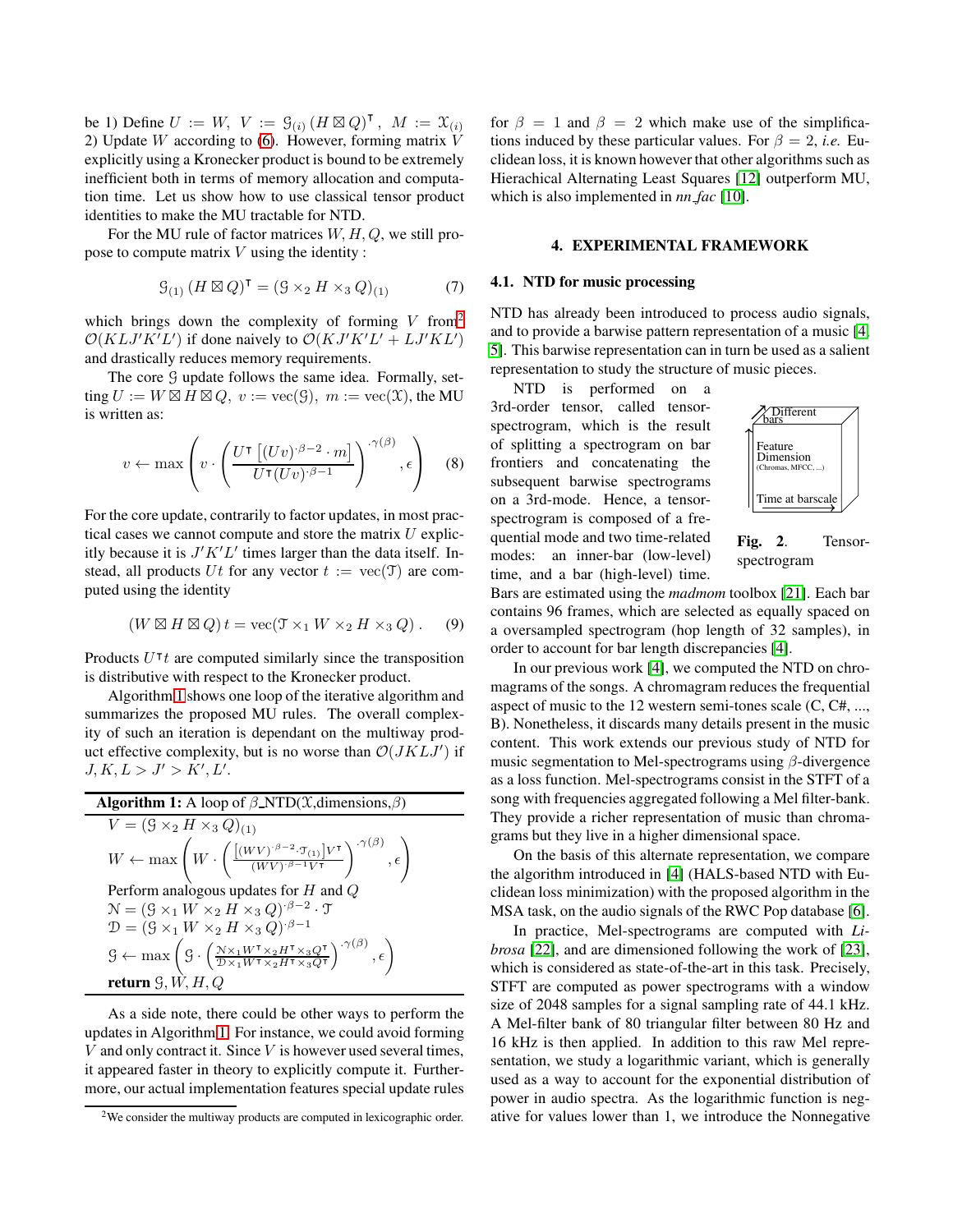<span id="page-3-1"></span>Table 1. Segmentation results on the RWC Pop dataset [\[6\]](#page-4-5), with different loss functions. For the song "POP-01" of RWC-Pop, the tensor-spectrogram is of size  $80\times96\times118$ , and one iteration of the MU algorithm takes approximately 0.2s both for the Mel-spectrogram or the NNLMS when core dimensions  $J', K', L' = 32$ , while one iteration of the HALS algorithm takes approximately 0.75s. Nonethelss, the HALS algorithm generally converges faster than the MU algorithm.

| Representation                | Technique       |             | $P_{0.5}$ | $R_{0.5}$ | $F_{0.5}$ | $P_3$ | $R_3$           | $F_3$ |
|-------------------------------|-----------------|-------------|-----------|-----------|-----------|-------|-----------------|-------|
| Chromas (initial work $[4]$ ) | <b>HALS-NTD</b> |             | 58.4%     | 60.7%     | 59.0%     | 72.5% | $\sqrt{75.3\%}$ | 73.2% |
| Mel-spectrogram               | Raw features    |             | 46.4%     | 47.0%     | 46.3%     | 70.9% | 71.3%           | 70.6% |
|                               | <b>HALS-NTD</b> |             | 45.9%     | $49.5\%$  | 47.2%     | 68.1% | 73.0%           | 69.7% |
|                               | <b>MU-NTD</b>   | $=1$        | 53.3%     | 56.9%     | 54.6%     | 70.5% | 75.3%           | 72.2% |
|                               |                 | $\beta = 0$ | 51.1%     | 56.8%     | 53.3%     | 69.9% | 78.0%           | 73.1% |
| <b>NNLMS</b>                  | Raw features    |             | 43.6%     | 42.7%     | 42.8%     | 66.4% | 64.5%           | 65.0% |
|                               | <b>HALS-NTD</b> |             | 50.5%     | 52.7%     | 51.1%     | 71.2% | 74.6%           | 72.2% |
|                               | <b>MU-NTD</b>   | $=1$        | 57.8%     | $61.9\%$  | 59.3%     | 73.9% | 79.3%           | 75.9% |
|                               |                 | ß<br>$= 0$  | 55.9%     | 61.7%     | 58.1%     | 74.0% | 81.9%           | 77.1% |

Log Mel spectrogram (NNLMS) as NNLMS =  $log(Mel + 1)$ . The logarithm is approximately linear for values close to 1, meaning that low Mel coefficients remain low in the NNLMS while higher values are damped.

Finally, each nonnegative tensor-spectrogram has sizes 80  $\times$  96  $\times$  L, with L the number of bars in the song.

#### 4.2. Music structure analysis based on NTD

Music Structural Analysis consists in segmenting a song into sections, as done in [\[4\]](#page-4-3). The boundaries are obtained by segmenting the autosimilarity matrix of  $Q^T$ , computed as  $QQ^T$ , which corresponds to a compressed barwise representation of the song. Segmentation of  $QQ^T$  is done using a dynamic programming algorithm designed to frame square regions of high similarity along the diagonal of the autosimilarity matrix. Details about the technique can be found in [\[4\]](#page-4-3) or in the experi-mental Notebooks associated with the segmentation code<sup>[3](#page-3-0)</sup>.

Segmentation results are presented in Table [1,](#page-3-1) where we compare the performance of segmenting the chromagram using the HALS-NTD (Euclidean loss) [\[4\]](#page-4-3) with segmenting Mel and NNLMS representations. The condition "Raw feature" presents results when segmenting the autosimilarity of the barwise feature representation, *i.e.* the raw Mel or NNLMS representation of the song instead of that resulting from NTD. Core dimensions  $J', K', L'$  are fitted with two-fold cross-validation, by splitting the RWC-Pop dataset between even and odd songs.

These results show that, for both representations, using the  $\beta$ -divergence instead of the Euclidean loss enhances segmentation performance. Segmentation results are also higher when using NTD on the NNLMS rather than on the Melspectrogram, whereas segmenting the raw barwise feature autosimilarity matrix leads to the opposite trend.

# 4.3. Qualitative assessment of patterns

As a qualitative study between the different  $\beta$ -divergences  $(\beta \in \{0, 1, 2\})$ , we computed the NTD with these three values on the STFT of the song "Come Together" by the Beatles. Using the Griffin-Lim algorithm [\[24\]](#page-4-21), the approximation of the original spectrogram obtained with the NTD and all factorized patterns ( $W \mathcal{G}_{[:, :, i]} H^T$ , with i the pattern index) are reconstructed into listenable signals. Results are avail-able online<sup>[4](#page-3-2)</sup>, and qualitatively confirm that the KL and IS divergences are better adapted to signals than Euclidean loss. Nonetheless, these reconstructed signals are not high quality musical signals, either due to inaccuracies in the decomposition, or because of the Griffin-Lim algorithm, which introduces many artifacts in reconstructing the phase information.

## 5. CONCLUSION

Nonnegative Tucker Decomposition is a powerful dimensionality reduction technique, able to extract salient patterns in numerical data. This article has proposed a tractable and globally convergent algorithm to perform the NTD with the  $\beta$ -divergence as loss function (in particular KL and IS divergences). This appears to be of particular interest for a wide range of signals and applications, notably in the audio domain, as supported in this paper by quantitative results on a Music Structure Analysis task and qualitative examples of the impact of the  $\beta$  value on the reconstruction of music signals.

Future work may consider the introduction of sparsity constraints, which generally improve the interpretability of nonnegative decompositions, and seeking additional strategies to accelerate the algorithm itself, including *all-at-once* optimization approaches in the same spirit as those proposed for NMF in recent work by Marmin and al. [\[25\]](#page-4-22).

<span id="page-3-0"></span><sup>3</sup>https://gitlab.inria.fr/amarmore/musicntd/-/tree/v0.3.0

<span id="page-3-2"></span><sup>4</sup>https://ax-le.github.io/resources/ICASSP2022/ListeningToNTDResults.html